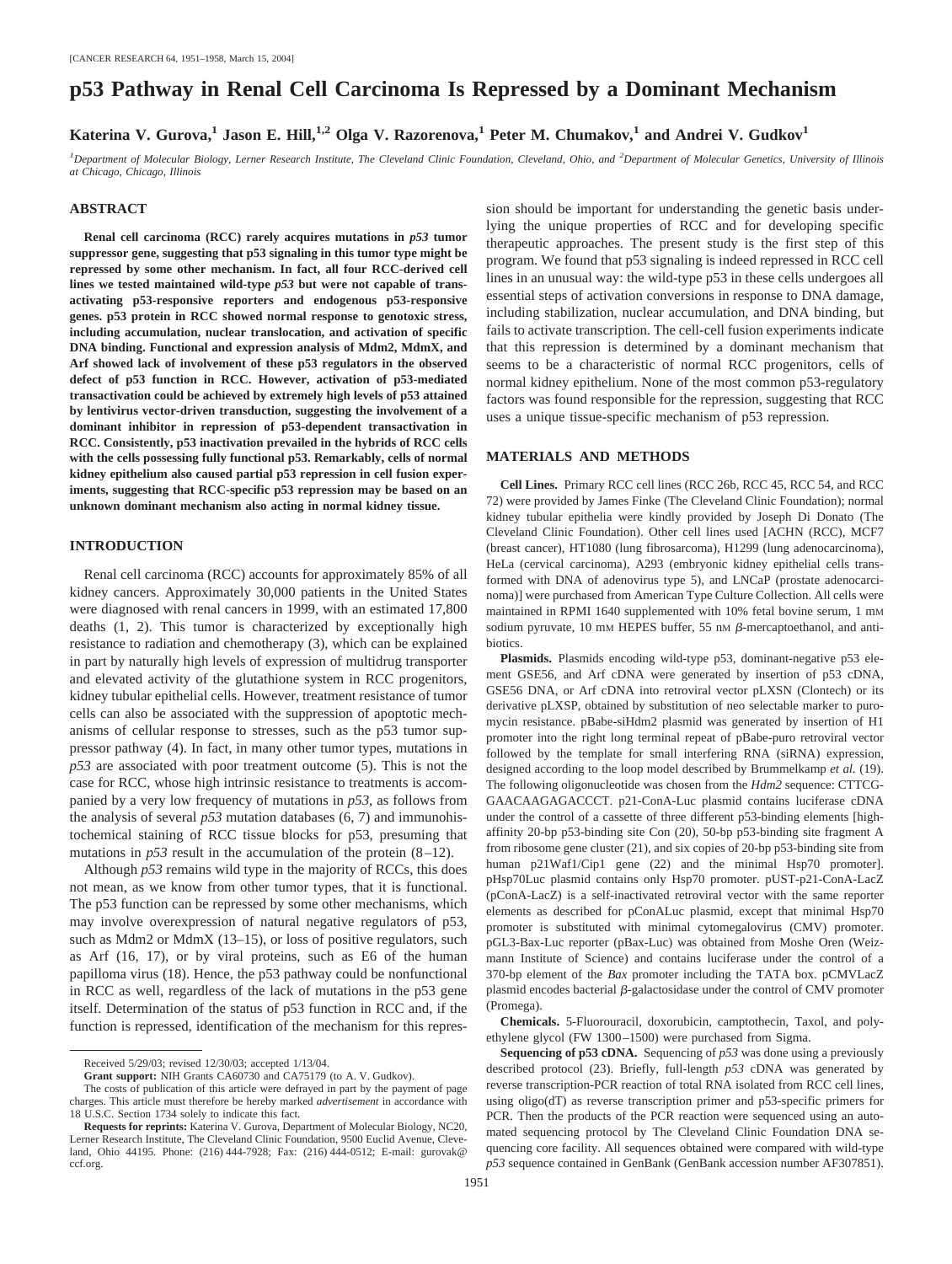**Retroviral and Lentiviral Transduction.** Packaging cells (A293 from Clontech) plated in 60-mm plates were transfected with 2  $\mu$ g of retroviral vector DNA using LipofectAMINE Plus (Invitrogen) according to the manufacturer's recommendations. The medium was changed after 8 h. Viruscontaining media supplied with  $8 \mu g/ml$  Polybrene (Sigma) were collected at 24 and 48 h after transfection and used for infection. Virus-transduced cells were selected for resistance to an appropriate selective agent (G418, hygromycin, or puromycin, depending on the vector) up to a complete death of noninfected cells.

Full-length cDNA for human *p53* was cloned into lentiviral vector pLV-CMV-H4 (kindly provided by Inder Verma; Salk Institute) expressing insert from the CMV promoter and puromycin resistance gene from histone H4 promoter. Stocks of recombinant lentiviruses carrying p53 or enhanced green fluorescent protein (control vector) were prepared using the 293T cell line transfected with pLV-CMV-p53 and pLV-CMV-EGFP plasmids along with packaging plasmids encoding viral structural proteins and G-protein of vesicular stomatitis virus using LipofectAMINE reagent (Invitrogen). Viruscontaining media from 293T cells were collected 48 h later and transferred to target cells in the presence of 4  $\mu$ g/ml Polybrene, and the virus was concentrated  $50-100$  times by ultracentrifugation. Virus titers (typically  $10^8$  IU/ml) were determined by infection of Rat1a cells (which are known to be resistant to ectopic expression of p53), followed by selection on puromycin and counting colonies.

**Semiquantitative Reverse Transcription-PCR and Northern Blot Analyses.** RNA was isolated from cell lines using Trizol reagent (Life Technologies, Inc.) according to the manufacturer's instructions. Single-stranded cD-NAs were synthesized using SuperScript II reverse transcriptase (Life Technologies, Inc.) and random hexamers as primers. The cDNAs were amplified using Advantage polymerase mix (Clontech) in a Peltier thermocycler (DYAD) for 28–35 cycles (depending on the target), with the exception of glyceraldehyde-3-phosphate dehydrogenase (23 cycles). Each cycle consisted of a 1-min denaturation at 95°C, a 45-s annealing at 56°C, and a 1-min extension at 68°C. Primers for PCR were as follows: p53s, 5'-GCCCCTCCT-CAGCATCTTATCCG; p53as, 5'-TCCCAGGACAGGCACAAACACGC; Hdm2s, 5'-ACCAGGAGTCCTACCCTCTGTCAGTGTC; Hdm2as, 5'-GATAGACGTAATCCCAAAGCAGTCTACAGTC; Hdm4s, 5'-CAATCAG-GTACGACCAAAACTGCC; and Hdm4as, 5-GGGTTCTTTACGGAGAA-GCTCTGACG.

The PCR detection of ARF and p16 RNAs was done as described in Ref. 16. For Northern analysis,  $10 \mu g$  of total RNA in glyoxal buffer, denatured for 15 min at 70°C, were loaded into the wells of precast Reliant gels (BMA, Rockland, ME) and run according to the manufacturer's instructions. After transferring RNA onto a Hybond-NX membrane (Amersham), blots were hybridized with specific probes according to the ExpressHyb protocol (Clontech). Radionucleotide-labeled probes were synthesized using the MegaPrime labeling kit (Amersham) according to the manufacturer's instructions with the following templates: full-length p53 cDNA used for sequencing and fragments of Hdm2, human ARF, and human glyceraldehyde-3-phosphate dehydrogenase cDNA provided by Clontech.

**Western Blot Analysis.** Cells were lysed in radioimmunoprecipitation assay buffer [25 mM Tris-HCl (pH 7.2), 125 mM NaCl, 1% NP40, 1% sodium deoxycholate, and 1 mm EDTA] containing 1 mm phenylmethylsulfonyl fluoride (Sigma), 10  $\mu$ g/ml aprotinin (Sigma), and 10  $\mu$ g/ml leupeptin (Sigma). Protein concentrations were determined with the Bio-Rad Dc protein assay kit. Equal protein amounts were run on gradient 4–20% precast gels (Novex) and blotted onto polyvinylidene difluoride membranes (Amersham). The following antibodies were used: anti-p53, monoclonal mouse DO1 (Santa Cruz Biotechnology); anti-p21, monoclonal mouse F-5 (Santa Cruz Biotechnology); and anti-mdm2, monoclonal mouse SMP14 (Santa Cruz Biotechnology). p53 phosphorylation status was analyzed using a phospho-p53 sampler kit from Cell Signaling according to the manufacturer's recommendations. Horseradish peroxidase-conjugated secondary antibodies were purchased from Santa Cruz Biotechnology. Quantitation of the data was performed using Quantity One software from Bio-Rad.

**p53 Transactivation Reporter Assay.** Cells  $(2 \times 10^5)$  were plated into 6-well plates and, after overnight incubation, transfected with LipofectAMINE Plus reagent (Life Technologies, Inc.) with  $0.5 \mu$ g of p21-ConA-Luc, pBax-Luc or pHsp70-Luc plasmid in combination with different concentrations of pLp53SP, pLGSE56SP, pcDNA3wtp53, or pcDNA3ARF. pLXSP or pcDNA3

empty vectors were added into all transfections up to  $2 \mu g$  of total DNA amount. Normalization of transfection efficiency was done by adding  $0.2 \mu$ g of pCMV-LacZ plasmid. Luciferase activity and  $\beta$ -galactosidase activity were measured in lysates prepared 48 h after transfection with Cell Lysis Buffer (Promega) by luciferase assay system (Promega) or  $\beta$ -galactosidase enzyme system (Promega). Luminometric and colorimetric reactions were read on the Wallack 1420 plate reader (Perkin-Elmer).

**Electrophoretic Mobility Shift Analysis.** Nuclear extracts were prepared as described previously (24). Annealed oligonucleotide corresponding to p53 consensus element, PG5 (24), was radiolabeled with  $[\alpha^{-32}P]$ dCTP by Klenow polymerase and then with  $[\gamma^{32}P]$ dATP by T4 polynucleotide kinase. Labeled oligonucleotide  $(10^7 \text{ cpm})$  was affinity purified on Probe Quant columns (Amersham). Radiolabeled oligonucleotide was added to 20  $\mu$ g of protein nuclear extract together with  $1 \mu$ g of poly(deoxyinosinic-deoxycytidylic acid) (Amersham) to prevent nonspecific binding and incubated for 30 min at room temperature. For supershift, 200 ng of anti-p53 antibodies PAb421 were added to the reaction. After incubation, the entire reaction mixtures were loaded into 4% polyacrylamide gel in  $0.5 \times$  Tris-borate EDTA buffer and run for 2 h at 200 V. Dried gels were exposed to X-ray films for 30 min to 1 h.

**Cell Fusion Experiments.** Two types of cells  $(5 \times 10^6 \text{ of each type})$  was mixed together and plated onto a 100-mm tissue plate in regular medium. After a 3-h incubation, cells were washed three times with PBS solution, and 1 ml of reconstituted polyethylene glycol (Sigma) was added to the plate for 1 min. After this treatment, the cell layers were carefully washed three times with PBS and once with serum-free medium. Then regular medium was added. Twentyfour h later the cells were washed with PBS, fixed with 2% formaldehyde/0.5% glutaraldehyde solution in PBS for 15 min, and then stained with 5-bromo-4 chloro-3-indolyl- $\beta$ -D-galactopyranoside as described previously (25). After overnight incubation at  $37^{\circ}$ C, 5-bromo-4-chloro-3-indolyl- $\beta$ -D-galactopyranoside solution was removed and replaced with DAPI solution (1  $\mu$ g/ml in H<sub>2</sub>O; Sigma) for 10 min to ensure heterokaryon formation.

#### **RESULTS**

**RCC Cells Express Wild-Type p53 That Is Deficient in Transactivation.** Full-length *p53* cDNA was amplified by PCR from total RNA of four RCC cell strains and one RCC cell line (ACHN). Sequence analysis showed that all cell variants analyzed expressed mRNA for wild-type p53. This finding is consistent with literature data indicating that the *p53* gene is infrequently altered in RCC  $(6-12)$ .

To test the functionality of p53 protein in RCC cell lines, we estimated the ability of p53 to transactivate exogenous and endogenous p53-responsive promoters. Two types of reporter constructs were used in the transient transfection assay: p21-ConA-Luc and pBax-Luc. The p21-ConA cassette consists of p53-responsive element(s) representing the high-affinity consensus binding site Con (20), 50-bp fragment A from a ribosome gene cluster (21), and six distal p53 binding sites from the promoter of the p21/Waf1 gene (22) and minimal promoter of the Hsp70 gene (Fig. 1*A*). p53 specificity of the p21-pConA-Luc reporter is demonstrated by the results in Fig. 1*C*. The reporter showed no activity in p53-deficient H1299 cells, but was active in p53 wild-type HT1080 cells. Reporter activity in both cell types was induced in a dose-dependent manner by cotransfection of the plasmid expressing wild-type p53. In HT1080 cells, reporter activity was inhibited dose dependently by GSE56, a strong dominant negative p53 mutant (Ref. 26; Fig. 1*C*). Human kidney cell line A 293 provides an example of cells in which the activity of wild-type p53 is impaired by interacting with adenoviral protein E1b. Consistently, we observed almost no induction in reporter activity in response to exogenous p53, but GSE56 did suppress basal level(s) of reporter activity.

We compared transactivation activity of endogenous p53 in RCC and non-RCC cells using transient transfection of the p21-ConA-Luc and Bax-Luc reporter constructs. Activity of both reporters was extremely low in RCC, compared with non-RCC tumor cells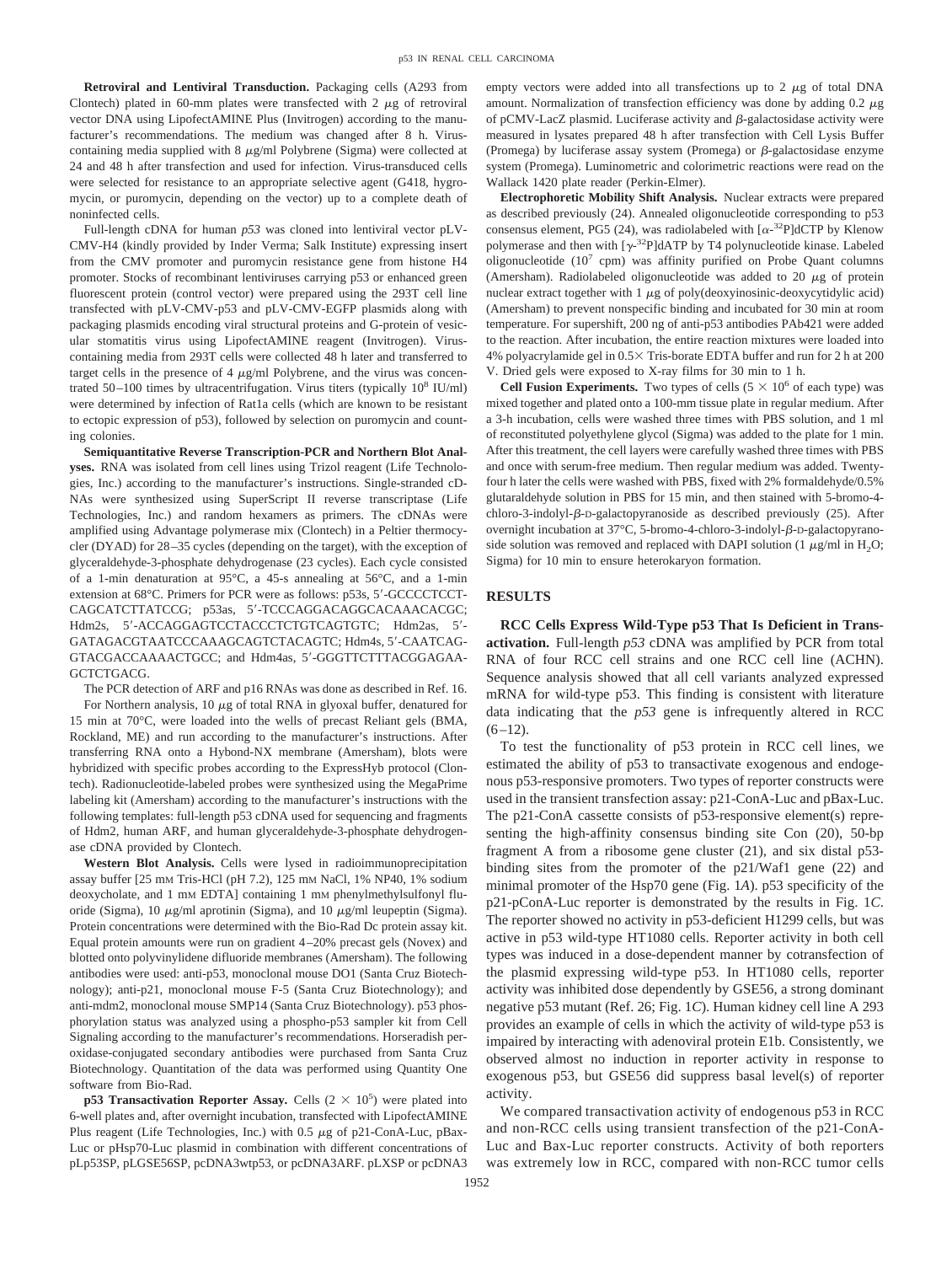

Fig. 1. Activity of p53-responsive reporters in different cell lines. *A,* scheme of p21-ConA-Luc vector (see the explanation in "Materials and Methods"). *ins,* insulator sequences; *Luc,* luciferase gene; *poly(A),* polyadenylation signal; *p21, Con,* and *A,* three different p53-binding sites. *B,* basal activity of p21-ConA-Luc and Bax-Luc reporters. Cells in 6-well plates were transfected with either of the reporters (0.5 µg/well p21-ConA-Luc; 2 µg/well Bax-Luc); PCMV-LacZ vector (0.1 µg/well) was added in all mixtures to estimate transfection efficiency. Plotted values represent luciferase activity, normalized by the transfection efficiency. *C*, influence of ectopic expression of p53 or GSE56 on p21-ConA-Luc reporter activity. The cells were transfected with p21-ConA-Luc plasmid (0.5  $\mu$ g/well) in combination with the indicated amounts of pLp53SP or pLGSE56SP vectors (pLXSP empty vector was added where required to equilibrate DNA content). Data represent the fold induction of luciferase activity, normalized by transfection efficiency to basal level of luciferase activity (in case of transfection of only pConALuc vector).

(MCF7, HT1080, and LNCaP; Fig. 1*B*). Interestingly, in NKE cells, basal activity of the reporters was also rather low, but it was higher than that in the RCC-derived cell lines (Fig. 1*B*). Furthermore, ectopic expression of p53 in RCC cells (transient transfection of p53-expressing construct) did not cause reporter activation, whereas in other tumor cells, as well as in NKE cells, it induced a dose-dependent response of luciferase expression (Fig. 1*C*). In normal kidney epithelial cells, the response to exogenous p53 was attenuated, compared with HT1080 or H1299 cells (Fig. 1*C*). Expression of the dominant negative p53 mutant GSE56 inhibited basal levels of luciferase expression in NKE, ACHN, and, to a lesser degree, RCC54 cells (Fig. 1*C*).

Application of additional DNA-damaging treatments (UV, camptothecin, or doxorubicin) did not increase p21-ConA-Luc reporter activity in RCC cells (Fig. 2*A*). Hence, RCC cells were incapable of transactivating p53-responsive reporter constructs by both endogenous and ectopically expressed p53. Similar results were obtained when we used stable transduction of studied cells with reporter constructs instead of transient transfection. Three of the RCC cell lines (RCC26b, RCC45, and ACHN), as well as MCF7 cells, were transduced with self-inactivating retroviral vector containing the same p21-ConA promoter cassette (with minimal Hsp70 promoter substituted with minimal CMV promoter) that drives expression of another reporter,  $\beta$ -galactosidase. After elimination of nontransduced cells by puromycin selection (the puromycin resistance gene is driven by enhancer-less histone H4 promoter in the retroviral vector), the cells were treated with different concentrations of DNA-damaging drugs (Fig. 2*B*). Strong response of the reporter was observed in MCF7 cells, whereas RCC45 showed marginal reporter activation, and RCC26b and ACHN cells did not respond at all.

We further tested whether transactivation of endogenous targets by p53 in RCC cells would be as repressed as that of artificial reporter constructs. Specifically, we looked at the levels of p21Waf1 protein encoded by p53-inducible gene in response to high levels of ectopically expressed p53. Because p21Waf1 promoter could be activated by DNA damage in a p53-independent manner (27), we used lentivirus vector transduction of wild-type p53 instead of transient transfection. Lentivirus-driven p53 was effective in p21 induction in all cell lines tested except RCC (Fig. 3), thus providing additional confirmation that RCC cells are deficient in p53-dependent transactivation.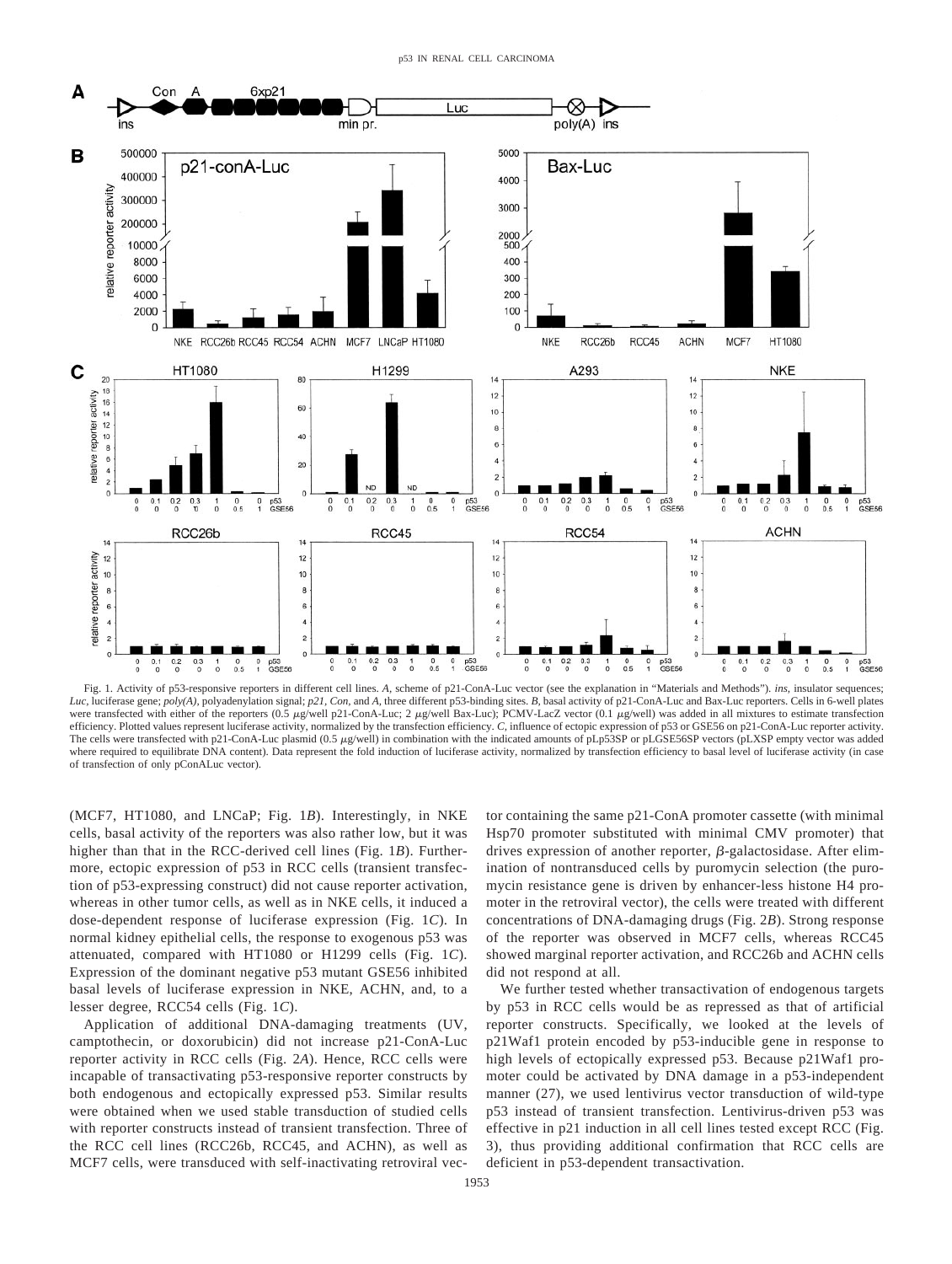Fig. 2. Induction of p53-responsive reporter activity by DNA damage. *A,* induction of p21-ConA-Luc reporter activity by DNA damage in transient transfection assay. Cells were transfected with  $pConALuc$  plasmid (0.5  $\mu$ g/well) alone or in combination with  $pLp53SP(0.5 \mu g/well)$ . Twenty-four h after transfection, DNA damage was induced in the cells, where indicated, in the form of UV, doxorubicin (200 ng/ml), 5-fluorouracil (50  $\mu$ g/ ml), or camptothecin (150 ng/ml). Data represent luciferase activity, normalized by transfection efficiency. *B,* induction of integrated p21-ConA-LacZ reporter activity by DNA damage. Cells were transduced with retroviral vector containing  $\beta$ -galactosidase, regulated by p21-ConA promoter. After selection of puromycin-resistant clones, pooled populations were plated in 96-well plates and treated with the indicated reagent for 16 h.  $\beta$ -Galactosidase activity was estimated in cell lysates by colorimetric assay. Data represent  $\beta$ -galactosidase activity normalized by protein content in cell lysates.





Fig. 3. Influence of increased expression of p53 on the level of p21/Waf1. Cells in 6-well plates were transduced with either green fluorescent protein or p53 lentiviral stocks (indicated as transduction units per ml  $\times$  10<sup>7</sup>). Seventy-two h later, cell lysates were prepared and used for gel electrophoresis and Western blotting with subsequent immunodetection using anti-p53 (DO1) or anti-p21/Waf1 (F-5) antibodies.

**p53 Protein in RCC Cells Responds to DNA Damage by Nuclear Accumulation and Specific DNA Binding.** To approach the mechanisms of impaired transactivation of p53 in RCC, we analyzed p53 protein response to DNA damage. Specifically, we looked at p53 phosphorylation, accumulation, nuclear translocation, and specific DNA binding: the events that normally follow DNA damage in cells with a functional p53 pathway, but which can be deregulated in tumor cells (28).

We compared p53 phosphorylation by Western blot analysis with antibodies specific to different p53 phosphorylated sites in response to DNA-damaging stress (doxorubicin treatment) in RCC45 and MCF7 cells (Fig. 4A). Surprisingly, the majority of sites, including Ser<sup>6</sup>,  $\text{Ser}^{15}$ ,  $\text{Ser}^{46}$ , and  $\text{Ser}^{392}$ , were phosphorylated even more strongly in RCC45 cells than in MCF7 cells. We concluded that generally, phosphorylation of p53 at major sites is not affected in RCC. Consistent with these findings, we observed that p53 is stabilized in response to different types of DNA-damaging stress (UV radiation; Fig. 4*C*).

Immunofluorescence analysis of p53 expression and localization showed nuclear accumulation of p53 protein after DNA damage in all RCC cell variants tested (Fig. 4*C*). No obvious differences were found among RCC, normal kidney epithelium, MCF7, and HT1080 cells. These observations excluded cytoplasmic sequestration and lack of accumulation as potential mechanisms of functional repression of p53 in RCC cell lines.

DNA binding activity of p53 in RCC was estimated by a gel shift assay, using double-stranded oligonucleotide corresponding to p53 consensus DNA-binding element (Ref. 29; Fig. 5). Nuclear extracts were prepared from UV-treated (Fig. 5*A*) and untreated cells as well as cells treated with several other DNA-damaging stimuli (Fig. 5*B*).

For comparison, we used nuclear extracts from normal kidney epithelia, MCF7, and HT1080 cells (all carrying wild-type *p53*) and H1299 cells (*p53* null). This assay also showed no differences between p53 from RCC and cell lines with an active p53 pathway: DNA-damaging treatment induced strong DNA binding in both groups of cell lines (Fig. 5). Hence, specific DNA binding activity of p53 protein seems to be appropriately induced in RCC cells by DNA



Fig. 4. Response of p53 protein to DNA damage in renal cell carcinoma (RCC) cells. *A,* levels of nuclear p53 protein are increased in different RCC cells after UV treatment. Results of Western blot analysis of lysates of indicated cells, either untreated or 16 h after treatment with UV, using DO1 antibody. *B,* comparison of phosphorylation of p53 in MCF7 and RCC cells 16 h after treatment with 400 ng/ml doxorubicin (*DOX*). Results of Western blot analysis of specific phosphorylated forms of p53 using antibodies against the indicated sites of phosphorylation. *C,* cells were irradiated by UV and fixed 16 h after treatment. Results of immunofluorescent detection of p53 in UV-treated (*UV*) and untreated (*u/t*) cells are shown. The *left column* shows cells stained with secondary antibodies only (control of specificity).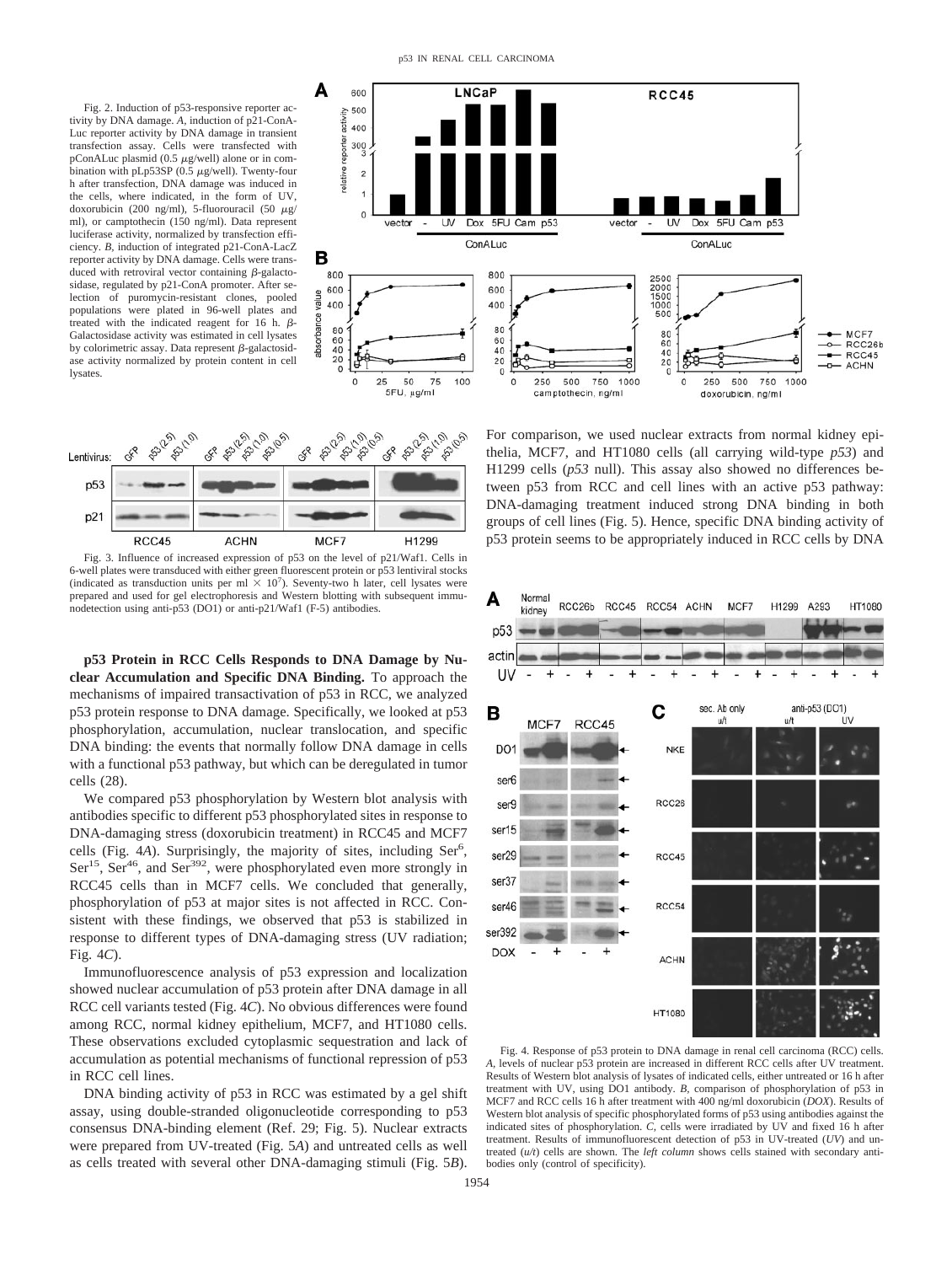

Fig. 5. DNA binding activity of p53 in different cell lines determined by electromobility shift assay with oligonucleotide corresponding to the consensus p53-binding element. Nuclear extracts (normalized by protein content; 10  $\mu$ g) were incubated with p53-specific radioisotope-labeled double-stranded oligonucleotide PG5 (see "Materials and Methods"), with or without p53-specific antibodies PAb421 (as indicated). After incubation, the whole reaction mixtures were loaded into 4% polyacrylamide gel and run for 2 h at 100 V, after which the gel was dried in a vacuum drier and exposed to X-ray film for 1–2 h. *A,* indicated cells were treated with doses of UV causing maximal accumulation of p53 protein; lysates were prepared overnight after treatment. *B,* the indicated cells were either untreated (*u/t*) or treated with UV or several chemotherapeutic drugs [*dox,* doxorubicin (400 ng/ml); *tax,* Taxol (100 ng/ml); *cam,* captothecin (200 ng/ml)]. Lysates were prepared 8 hours after treatment.

damage, suggesting that factors blocking p53-dependent transactivation act further downstream in the pathway.

**No Indications of Mdm2, MdmX, or Arf Involvement in Functional Repression of p53 in RCC.** Deregulation of p53 pathway members can functionally block the activity of p53 signaling in some tumors (13–17). This mechanism commonly involves Mdm2 (known as Hdm2 in humans), MdmX (Hdm4 in humans), and Arf proteins acting as regulators of p53 protein stability and localization. Mdm2, encoded by an oncogene that is frequently overexpressed and amplified in tumors, is a ubiquitin ligase that physically binds p53 and promotes its ubiquitination and proteasomal degradation (13). Arf, which is encoded by a tumor suppressor gene transcribed from the same *Ink4a* locus as p16, is a natural inhibitor of Mdm2-p53 interaction that acts as a p53 cooperator (30). Its frequent loss in tumors is usually accompanied by reduced levels of p53 protein due to increased Mdm2-mediated degradation (17). MdmX is another p53 inhibitor, acting through p53 binding without causing p53 degradation, that can also be up-regulated in tumors (15).

Levels of mRNA expression of all these factors and the p53 gene itself were analyzed by semiquantitative reverse transcription-PCR and Northern blot hybridization (Fig. 6). No overexpression of Mdm2 or MdmX was observed in RCC cell lines as compared with normal kidney epithelia and the other tumor cell lines used (Fig. 6, *A, B,* and *D*). There was even a slight decrease in the amount of Mdm2 transcript in kidney cancer cells (Fig. 6*D*), which might be indicative of impaired p53 transactivation function in RCC because Mdm2 is a target of p53-dependent transactivation. We also did not find any differences in Hdm2 protein level in RCC and NKE cells (Fig. 6*B*).

Analysis of expression of p14Arf was done by reverse transcription-PCR in parallel with p16Ink4a because these tumor suppressor genes are encoded by the same locus and are frequently inactivated in combination by DNA methylation or deletions (30). Loss of Arf expression was previously demonstrated to be a frequent event in RCC (31). Expression of p14ARF and p16INKa mRNAs was assayed simultaneously using a combination of three primers with antisense corresponding to exon 2, shared between two mRNAs, and two sense primers, specific for the gene-specific exons (16). The data obtained showed the presence of both transcripts in normal kidney cells and loss of expression in all RCC cell lines except RCC26, in which expression of p14Arf but not p16Ink4a mRNA was preserved (Fig. 6*C*). Consistent with published data, HT1080 cells expressed neither of the two tested genes, whereas MCF7 cells showed marginal expression of Arf. Absence of Arf transcript in RCC was confirmed by Northern blot hybridization (Fig. 6*A*).

To verify whether the deficiency in Arf expression could contribute to p53 functional repression in RCC, we tested p53 transactivation function in RCC cells after reconstitution of Arf expression by transient transfection. Plasmid expressing human Arf cDNA from CMV promoter was cotransfected into a panel of cell lines with p21-ConA-Luc reporter with and without p53-expressing plasmid. As clear from the results presented in Fig. 7*A,* Arf expression had no effect on the activation of reporter construct in RCC, as opposed to NKE, HCT116 (either wild-type or p53-null variants), and U2-OS cells (Fig. 7*B*), all of which demonstrated strong dependence of p53-mediated transactivation of the reporter on Arf expression.

There is a formal possibility that Mdm2 inhibits p53 function through a mechanism that does not involve its overexpression. To test



Fig. 6. Expression of p53 and p53 pathway members in normal kidney epithelial cells (*Lane 1*), RCC cell lines [RCC26b (*Lane 2*), RCC45 (*Lane 3*), RCC54 (*Lane 4*), ACHN (*Lane 5*) and MCF7 (*Lane 6*) and HT1080 (*Lane 7*) cells. *A,* Northern blot analysis of *p53, Mdm2*, and *ARF* expression (\*, RCC45 cell RNA was loaded two times). *B*, Western blot analysis of Mdm2 expression using SMP14 monoclonal antibody (Santa Cruz Biotechnology). *C,* reverse transcription-PCR analysis of *MdmX* expression. *D,* reverse transcription-PCR analysis of *ARF* and *p16INKa* expression. *E,* quantitation of the data presented in  $A - C$ , normalized by glyceraldehyde-3-phosphate dehydrogenase expression using Quantity One software (Bio-Rad).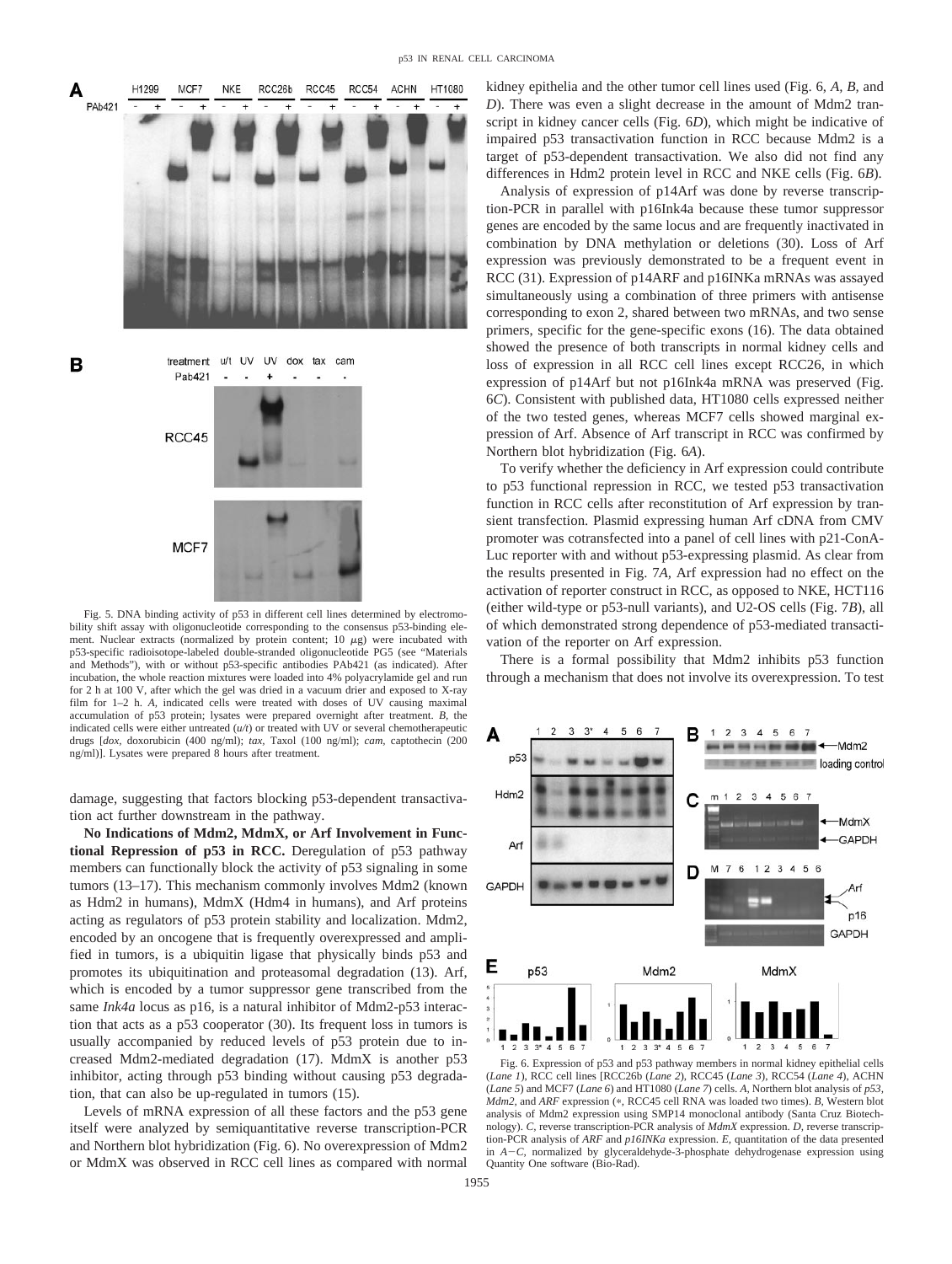this hypothesis, we knocked down Mdm2 gene expression in RCC cell lines (shown for ACHN cells) by using retroviral construct pBabepuro-H1siRNA expressing siRNA against this gene (Fig. 7*B*); human osteosarcoma U2-OS cells, in which p53 activity is repressed by overexpression of Hdm2, and vector expressing siRNA against EGFP were used as controls. Both lines carried integrated p21ConA-Luc reporter construct. After selection of transduced cells for puromycin resistance, reporter activity was measured in all cell variants. Whereas in U2-OS cells knockdown of Hdm2 resulted in increased activity of the reporter, no activation of luciferase was found in RCC cell lines (shown for ACHN cells in Fig. 7*B*). These results allow us to exclude a role for Mdm2 in p53 repression in RCC.

**p53 Suppression in RCC Is Dominant in Cell-Cell Hybrids and Can Be Overcome by High Levels of Ectopically Expressed p53.** There are two principle mechanisms that could be responsible for p53 inhibition in RCC cells: (*a*) p53 activity may be repressed by an inhibitory factor (dominant mechanism); or (*b*) it might result from the loss of an essential component of p53 signaling (recessive mechanism). To distinguish between these mechanisms, we used two approaches. First, we tested whether the block of p53-dependent transactivation could be overcome by increasingly high levels of ectopically expressed p53 reached with the help of lentivirus transduction. We used a broad range of concentrations of p53-transducing lentivirus to infect cells of RCC (RCC45) and non-RCC (MCF7) origin, both carrying p21-ConA-LacZ reporter (Fig. 8). We found that the expression of p53-responsive construct became induced in RCC45



Fig. 7. Functional testing of Arf and Mdm2 involvement in the p53 transactivation defect in RCC cells. *A,* influence of reconstituted ARF expression on p53-responsive reporter activity. Cells in 6-well plates were transfected with  $p21$ -ConA-Luc (0.5  $\mu$ g) and the indicated amounts of pLXSP, pLwtp53SP, or pcDNA3ARF. pCMVLacZ vector (0.1  $\mu$ g/well) was added in all mixtures to estimate transfection efficiency by measuring -galactosidase activity. Data represent the ratio of luciferase activity normalized by transfection efficiency. *B,* ectopic expression of Arf and knockdown of Mdm2 enhance the activity of p53 luciferase reporter in U2-OS cells, but not in ACHN cells. U2-OS and ACHN cells carrying integrated p21-ConA-Luc reporter were transduced with amphotropic retroviruses expressing the indicated constructs, and luciferase activity was measured after 3 days of cell selection in the presence of  $1 \mu g/ml$  puromycin. *Bars* represent relative luciferase activity normalized by cellular protein in the lysates. The insert demonstrates Hdm2 and p53 protein levels in ACHN cells transduced with the indicated constructs.



Fig. 8. p53-responsive reporter activity in cells transduced with lentiviral vectors bearing green fluorescent protein (GFP) or p53 cDNA. MCF7ConALacZ or RCC45ConALacZ cells in 96-well plates were transduced with different dilutions of either GFP or p53 lentiviral stocks. Lentivirus concentrations used for infection (indicated as transduction units  $\times 10^{-7}$ ) are indicated. Reporter activity was measured 48 h later in lysates of cells. Data represent  $\beta$ -galactosidase activity normalized by protein concentrations. Microphotographs of cell monolayers transduced with the same dilutions of GFP lentivirus are shown to illustrate the comparable transduction efficiency of cells.

cells that received the highest virus titers; expression of the same reporter in MCF7 cells reached a plateau at a much lower multiplicity of infection (Fig. 8). Hence, transactivation could be reached by a very strong overexpression of p53, a result that better fits the model of a dominant inhibitor acting in RCC cells.

This possibility received additional support with the results of experiments involving polyethylene glycol-mediated cell fusion to create heterokaryons of RCC cells with p53-deficient H1299 cells carrying an integrated p53-responsive reporter construct (indicator cells) followed by *in situ* (5-bromo-4-chloro-3-indolyl- $\beta$ -D-galactopyranoside staining) analysis of p53 transactivation function 24 h after fusion. H1299 cells preserve the intact p53 pathway and activate the reporter in response to ectopic expression of p53 (Fig. 1*C*). MCF7 cells characterized by active endogenous p53 served as a positive control in cell fusion experiments, causing pronounced activation of expression of the reporter in heterokaryons. HeLa cells served as an example of cells with p53 suppressed by a dominant mechanism (viral E6 protein); they were incapable of activating the reporter in H1299 after fusion.

None of the four studied RCC cell variants activated the p53 responsive reporter in the H1299 cells after fusion (Fig. 9, Table 1). Moreover, fusion with the RCC cells inhibited reporter activity in MCF7 as compared with the MCF7 cells fused with themselves or with H1299 cells. The result was the same regardless of which fusion partner (RCCs, MCF7, or H1299) carried the reporter. No reporter activity was detected in heterokarions of RCC45 cells carrying p21- ConA-LacZ with any of the remaining RCC cell lines studied. Taken together, these observations indicate that p53 transactivation is repressed in RCC cells by a dominant mechanism.

NKE cells activated reporter activity after fusion with indicator H1299 cells to a significantly lesser extent than MCF7 cells (Fig. 9, Table 1). NKE cells also reduced reporter activation in indicator MCF7 cells in comparison with MCF7 cells fused with themselves (Fig. 9). Finally, fusion of NKE cells with RCC45 cells carrying p21-ConA-LacZ reporter did not reactivate reporter expression. Hence, NKE seems to possess weak p53 suppressive activity, suggesting that the putative dominant inhibitor of p53-dependent transactivation in RCC cells is tissue specific and active in normal kidney cells.

# **DISCUSSION**

The high frequency of *p53* mutations in cancer reflects the importance of p53 inactivation for tumorigenic processes. However, the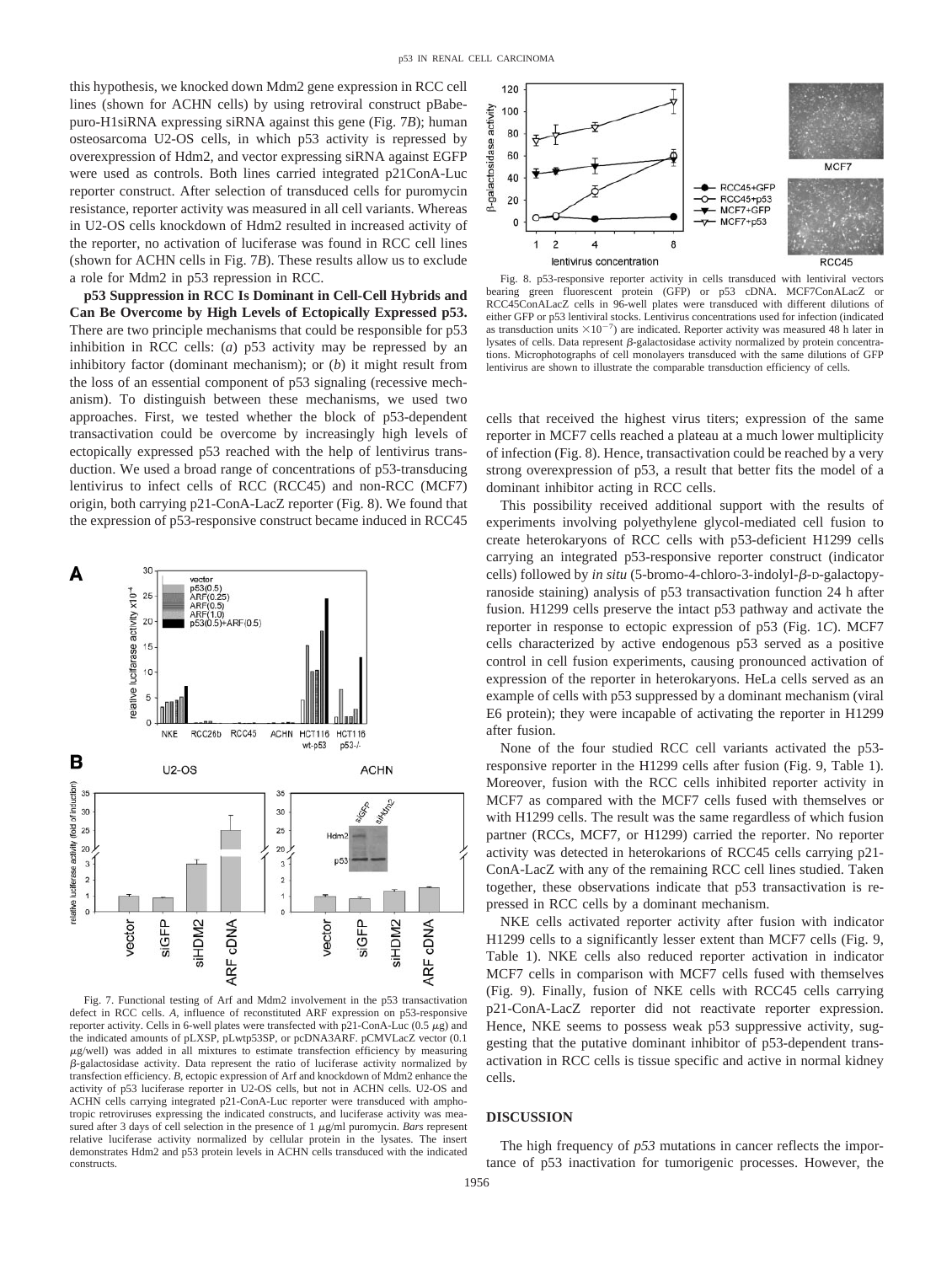

Fig. 9. Fusion of renal cell carcinoma cells and cells with known p53 status. Microphotographs of polynucleated cells resulting from polyethylene glycol-mediated fusion of the indicated partners and stained with 5-bromo-4-chloro-3-indolyl- $\beta$ -Dgalactopyranoside for  $\beta$ -galactosidase expression 24 h after fusion (see "Materials and Methods") are shown.

fusion partners

frequency of p53-inactivating mutations depends greatly on the type of cancer, presumably indicating differences in p53 function and regulation in different tissues. For example, point mutations within the p53 gene were observed in 60–65% of lung and colon cancers; 40–45% of stomach, esophagus, and bladder cancers; 25–30% of breast, liver, and prostate cancers and lymphomas; and in only 10– 15% of leukemias (6, 7). In some types of cancer, such as cervical carcinomas, melanomas, or RCC, p53 mutations are even less frequent. Importantly, a close look at those tumors that maintain expression of wild-type p53 indicates that in the majority of them, p53 function is also inactivated. In some cases, the mechanisms of such inactivation are known: p53 signaling can be repressed by deregulation of p53-regulatory proteins (such as Arf, Mdm2, or MdmX) or expression of viral oncogenes, inhibitors of p53. The latter mechanism is responsible for p53 inactivation and lack of p53 mutations in cervical carcinomas, the vast majority of which originate from cells permanently infected by human papilloma virus that express E6 protein, promoting p53 degradation. All of the above suggest that p53 pathway repression is a prerequisite for tumor development and predicts that those tumors that maintain wild-type p53 almost certainly acquire some other mechanisms of its functional repression. Identification of these mechanisms is important for understanding the specific genetic basis for various types of cancer and is likely to result in defining new targets for anticancer treatment.

RCC belongs to the type of tumors with low incidence of p53 mutations (6–12). However, p53 studies in RCC have been mostly limited to the analysis of tumors; neither the functionality of p53 signaling nor mechanisms of p53 inactivation in RCC have ever been addressed. We analyzed this problem using a set of RCC-derived strains and cell lines and studied them side by side with p53 wild-type tumor cell lines of different origin in which the status of the p53 pathway has been well determined and with normal kidney epithelia growing in culture under similar conditions. Although our study was limited to four RCC strains, we were able to make general conclusions because the results obtained appeared to be very consistent within the group. In fact, all RCC variants studied were found to express wildtype p53, which, in all variants, was deficient in its transactivation function. Similar situations have been described previously in other tumor types, in which p53 function was repressed by overexpression of its natural negative regulators, Mdm2 and MdmX (13–15) or viral oncoproteins [E6 (18)], by cytoplasmic sequestration of p53 through binding with anchoring protein [Parc (32)], or by loss of Arf, an important p53 cooperator encoded by a tumor suppressor gene (17, 30). We therefore started analysis of RCC by testing all these anticipated options and had to rule them all out because, in response to DNA damage, p53 becomes stabilized, translocates and accumulates in the nuclei, and becomes capable of specific DNA binding. Lack of Arf expression in some of the RCC cells was found to be irrelevant to the observed suppression of p53 function, as became clear from the lack of p53-activating effect of ectopic reconstitution of Arf expression.

Hence, in RCC cells, p53 undergoes all expected conversions in response to DNA damage but paradoxically does not induce transactivation. This situation could be explained either by lack of some p53 counterpart that is essential for transactivation or by the presence of an inhibitor of transactivation. To discriminate between the two possibilities, we carried out a series of cell fusion experiments with monitoring of p53 transactivation function in cell-cell hybrids, and the obtained results unequivocally pointed to a dominant mechanism of p53 repression.

Discrimination between the two scenarios is important for further identification of the exact mechanism of p53 dysfunction in RCC and for choosing a strategy to develop a p53 pathway-targeted approach to anti-RCC treatment. We presume that reactivation of p53 function in RCC could either cause a direct killing of tumor cells or sensitize them to anticancer treatment. If p53 were inactive because of a missing counterpart (recessive mechanism), then its activity could be restored by reconstitution of a missing factor, a task that would require gene therapy and therefore would have questionable clinical perspectives. However, because p53 in RCC is repressed by a dominant factor, this creates a "druggable" situation by opening the opportunity of generating molecules interfering with the inhibitory factor.

| Table 1 Summary of fusion experiments |  |  |  |  |
|---------------------------------------|--|--|--|--|
|---------------------------------------|--|--|--|--|

| Cells used for fusion | H <sub>1299</sub> | MCF7                     | HeLa                     | RCC26  | RCC45                    | RCC54                    | <b>ACHN</b>                     | NKE                      |  |  |  |
|-----------------------|-------------------|--------------------------|--------------------------|--------|--------------------------|--------------------------|---------------------------------|--------------------------|--|--|--|
| H1299-ConA-LacZ       | -                 |                          | $\overline{\phantom{a}}$ | $\sim$ | $\overline{\phantom{a}}$ | $\overline{\phantom{a}}$ | $\hspace{0.1mm}-\hspace{0.1mm}$ | $-1$                     |  |  |  |
| MCF7-ConA-LacZ        |                   |                          | $\overline{\phantom{a}}$ | nd     | $\sim$                   | nd                       | nd                              | $-1$                     |  |  |  |
| RCC45-ConA-LacZ       | $\sim$            | $\overline{\phantom{a}}$ | nd                       | $\sim$ | $\overline{\phantom{a}}$ | $\overline{\phantom{a}}$ | $\overline{\phantom{a}}$        | $\overline{\phantom{a}}$ |  |  |  |

-, complete absence of 5-bromo-4-chloro-3-indolyl-*B-*D-galactopyranoside positive heterokarions;  $+/-$ , weakly stained heterokarions;  $+$ , 5-bromo-4-chloro-3-indolyl-*B-*Dgalactopyranoside positive heterokarions; nd, not done.